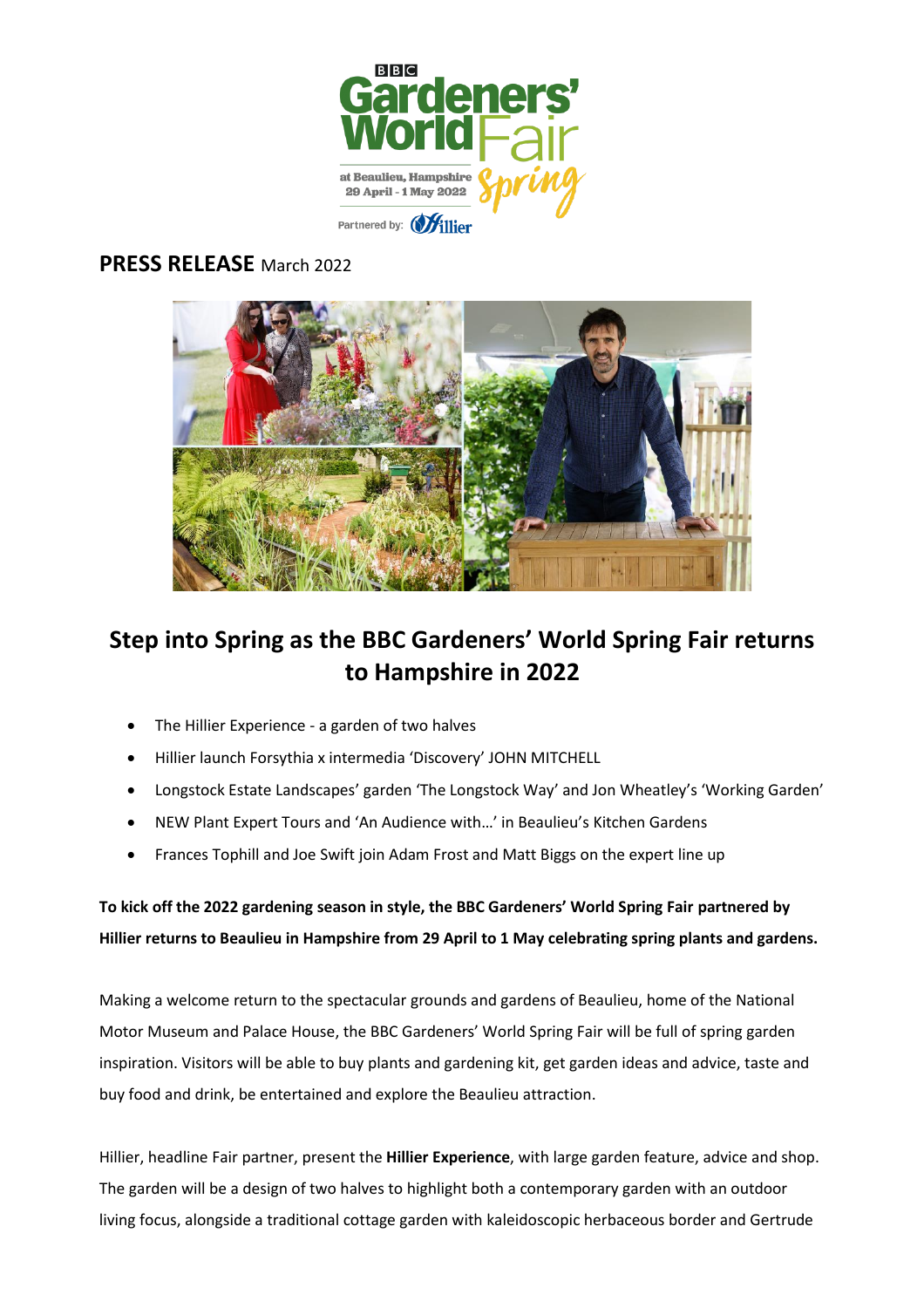

Jekyll inspired planting. Experts from the Hillier team will be available offering tips and advice to visitors and a large retail section will provide an opportunity to buy plants featured within the garden design. There will also be the chance to buy the newly launched Forsythia x intermedia 'Discovery' JOHN MITCHELL that has been added to the Hillier collection this year.

Visitors will be able to drop in at the **BBC Gardeners' World Magazine Stage** where the editors host a line-up of special guests including **Adam Frost** on Friday, **Joe Swift** on Saturday, **France Tophill** on Sunday and Gardeners' Question Time panellist **Matt Biggs** each day. New this year, expert talks will take place twice daily in the vegetable gardens at Beaulieu.

A riot of colour will be found in the displays of up to thirty specialist nurseries, all with quality plants to buy. Award-winning nurseries from the local area, **New Forest Hostas** and **Hardy's Cottage Garden Plants,** return plus, **Hampshire Carnivorous** and **LV Bespoke**, **Green Jjam**, **WS Lockyear** and **Pheasant Acre Plants** join the Fair for time first time this year. In addition, visitors will be able to browse and buy from a range of garden exhibitors from Stihl tools to boutique brands such as Made By Alpacas' natural fertilisers and Little Allotment Company kits. Helping visitors shop to their heart's content, Maggie's Cancer Care support the Plant Crèche.

**Longstock Park Landscapes** present garden inspired by 44-mile long footpath, The Test Way, that follows a disused railway line along the river Test, passing through the Leckford Estate. Sustainability and putting nature first are focus points, with reclaimed materials from the old railway line and areas including a wildflower meadow and pond to attract wildlife and insects to the garden.

Master grower **Jon Wheatley** returns, this year with 'The Working Garden', showing how even small plots can be doubly productive, with a home office surrounded with beds of homegrown veg. In addition, automotive sponsor Lexus present a vertical garden feature of plants for wellness.

The **Beautiful Borders** return with a 'Down Your Way' theme inspired by the popular BBC Radio programme, packed with planting and design ideas. 'Best Border 2021' winners, Fairweather's Garden Centre, return with a Wurzel Gummidge inspired design. A further eight Borders include Ann Stow's inspired by the burble of chalk streams, watercress, the steam powered Watercress Line in Alresford